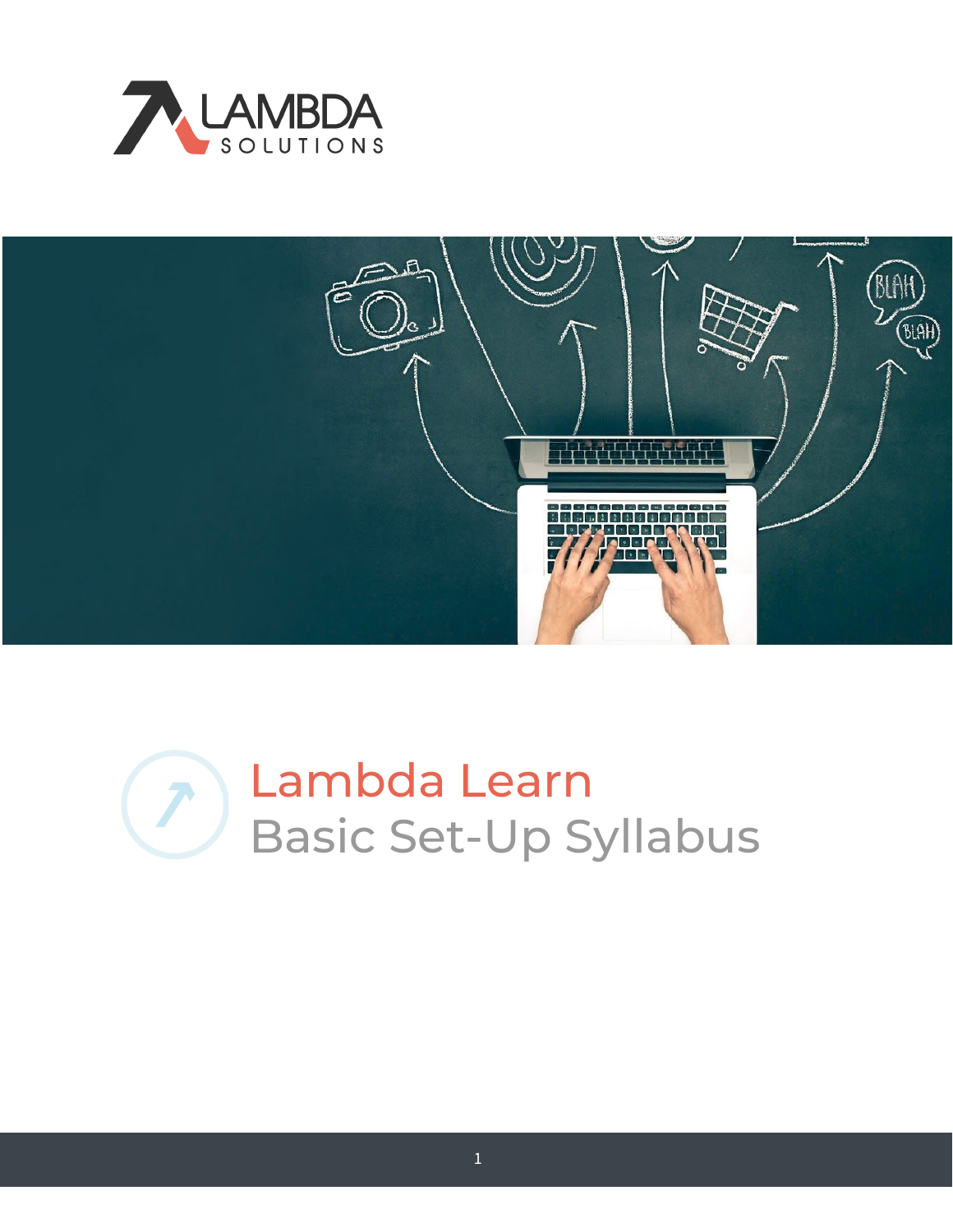## About

The *Lambda Learn Basic Set-Up Series*is designed to help you get your site set-up quickly. To do this we will focus on the four key areas of Lambda Learn to get you started and running: site configuration, user management, course management, and content.

Before you begin, empower yourself with the following *Essential Skillsfor Effective LMS Management*:

- Know Where to SEARCH for Answers
- Troubleshooting as Another User

### Series Objectives

By the end of this series of articles you will be able to:

- Design your site using Dashboards, themes, and blocks.
- Direct users to learning with authentication methods and navigation tools.
- Create and group users manually and through CSV upload.
- Assign roles in different contexts (like System and Course).
- Create courses manually, manage the default settings, and create course templates.
- Provide different methods of enrolment for courses.
- Set completion settings for courses and activities.
- Select and configure several activities (like Assignment, Quiz, and Forum).
- Sequence learning in a course using access restrictions.
- Support learners in a course using Blocks.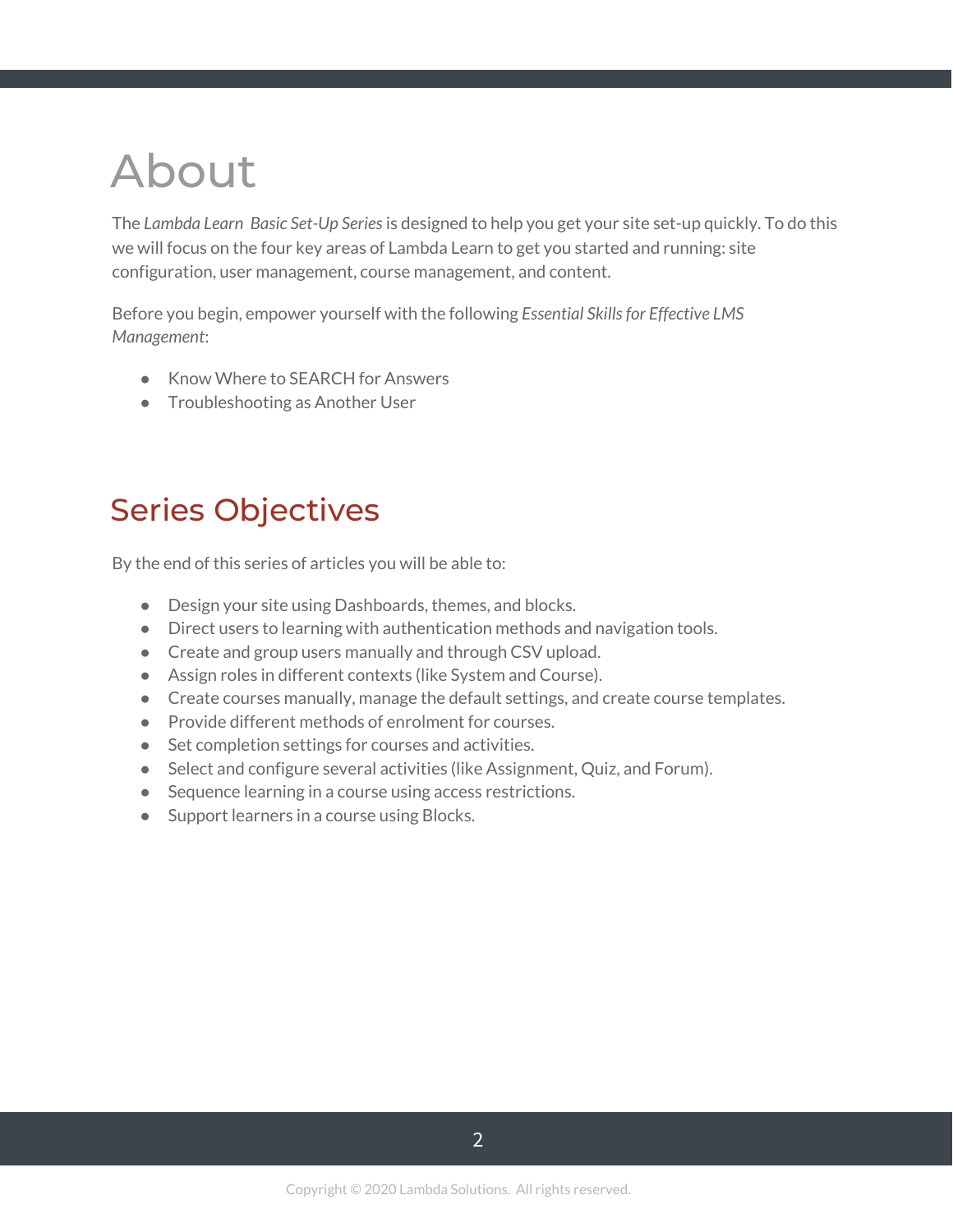## 1. Create the User Experience (UX): Site Configuration

This section focuses on some of the site settings that impact your site user experience (UX): theme, authentication/login, user landing page, and overall site policy.

By the end of this article, you will be able to:

- Define what user experience is and identify the factors that influence it.
- Configure theme settings to match your brand.
- Select necessary authentication (login) methods.
- Determine the landing page for logged in users.
- Create a site policy, if your users need to agree to one.

#### 2. Manage Your Users

This section focuses on the creation of users, user role assignment, user enrolments, and user information & status management.

By the end of this arctice, you will be able to:

- Create users manually and through CSV
- Assign roles to grant users specific permissions
- Enrol users manually and through CSV
- Manage user information and statuses manually and through CSV

#### 3. Create and Manage a Course

This section focuses on the basic processes of course creation and configuration, enrolling users, and the tracking of learner activity completions.

By the end of this arctice, you will be able to:

- Create and upload courses
- Configure specific course settings
- Choose enrolment methods and durations